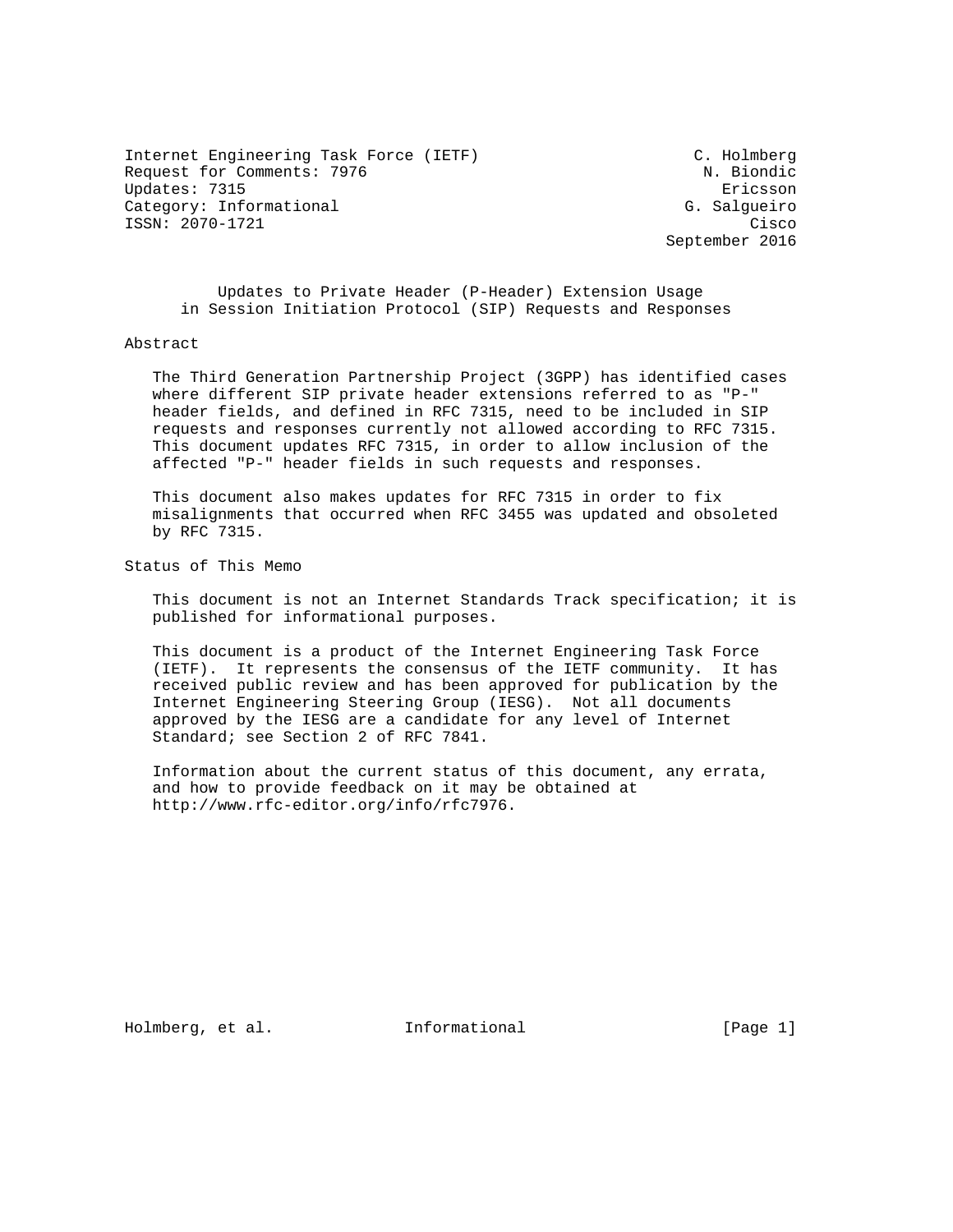### Copyright Notice

 Copyright (c) 2016 IETF Trust and the persons identified as the document authors. All rights reserved.

 This document is subject to BCP 78 and the IETF Trust's Legal Provisions Relating to IETF Documents (http://trustee.ietf.org/license-info) in effect on the date of publication of this document. Please review these documents carefully, as they describe your rights and restrictions with respect to this document. Code Components extracted from this document must include Simplified BSD License text as described in Section 4.e of the Trust Legal Provisions and are provided without warranty as described in the Simplified BSD License.

Table of Contents

|                                       | 2              |
|---------------------------------------|----------------|
| 2. Misalignments and 3GPP Use Cases 3 |                |
| 2.1.                                  | 3              |
| 2.2.                                  | 3              |
|                                       | 4              |
|                                       | 4              |
| 2.3.2. P-Access-Network-Info          | $\overline{4}$ |
|                                       | 5              |
|                                       | 6              |
|                                       | 7              |
| 5                                     | 7              |
| 5.1. Normative References             | 7              |
| 5.2. Informative References           | - 8            |
|                                       | - 8            |
|                                       | -8             |
|                                       |                |

# 1. Introduction

 The Third Generation Partnership Project (3GPP) has identified cases where different Session Initiation Protocol (SIP) [RFC3261] private header extensions referred to as "P-" header fields, and defined in [RFC7315], need to be included in SIP requests and responses currently not allowed according to RFC 7315. This document updates RFC 7315, in order to allow inclusion of the affected "P-" header fields in such requests and responses.

 This document also makes updates for RFC 7315 in order to fix misalignments that occurred when RFC 3455 [RFC3455] was updated and obsoleted by RFC 7315.

Holmberg, et al. Informational [Page 2]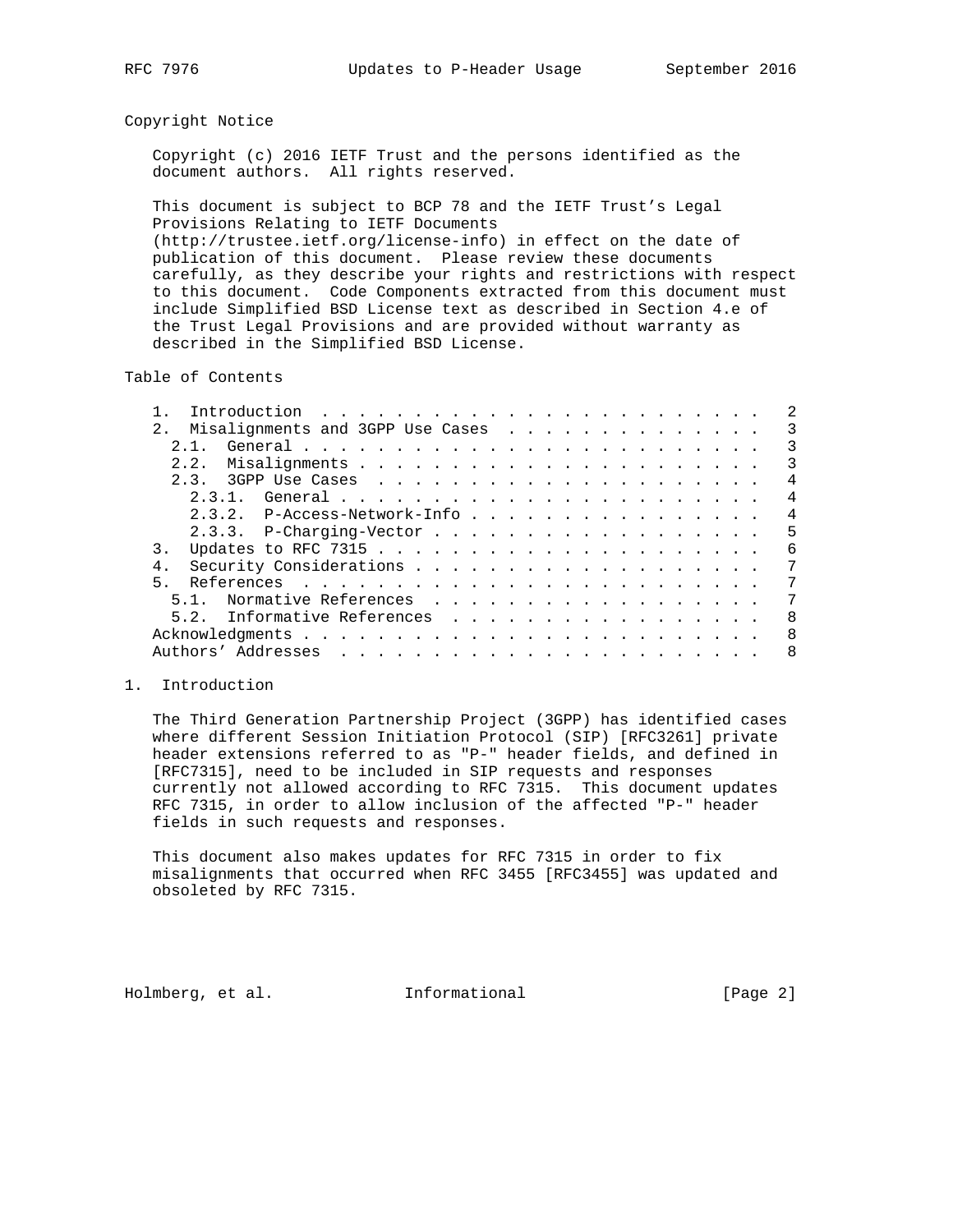As the "P-" header fields are mainly used in (and in most cases, only defined for) networks defined by the 3GPP, where the updates defined in this document are already defined [TS.3GPP.24.229], the updates are not seen to cause backward-compatibility concerns.

- 2. Misalignments and 3GPP Use Cases
- 2.1. General

 RFC 7315 contains contradicting statements regarding the usage of SIP "P-" header fields in SIP requests and responses, which leave the presence of the SIP "P-" header fields in the SIP requests and responses open to interpretation and different implementations. Statements in Section 5.7 of that RFC are not aligned with the definitions and usage of the SIP "P-" header fields specified in Section 4. This section describes the misalignments that occurred when RFC 3455 was updated and obsoleted by RFC 7315, and how they are fixed.

 NOTE: In the case of the P-Called-Party-ID header field, allowing it in PUBLISH requests was deliberately done in RFC 7315. Therefore, it is not considered a misalignment.

 Since RFC 7315 was published, 3GPP defined new use cases that require the RFC to be updated. This section describes the 3GPP use cases behind the updates, and the updates needed to RFC 7315 in order to support the use cases.

 Section 3 updates RFC 7315, based on the misalignments and 3GPP use cases.

2.2. Misalignments

 The following updates are needed in order to fix the misalignments between RFCs 7315 and 3455:

- o P-Associated-URI: Remove the statement that the header field can appear in the SIP REGISTER method.
- o P-Called-Party-ID: Delete the statement that the P-Called-Party-ID header field can appear in SIP responses. Add a statement that the P-Called-Party-ID header field can appear in the SIP REFER method.
- o P-Visited-Network-ID: Delete the statement that the P-Visited- Network-ID header field can appear in SIP responses. Add a statement that the P-Visited-Network-ID header field cannot appear in the SIP NOTIFY, PRACK, INFO, and UPDATE methods.

Holmberg, et al. 1nformational 1999 [Page 3]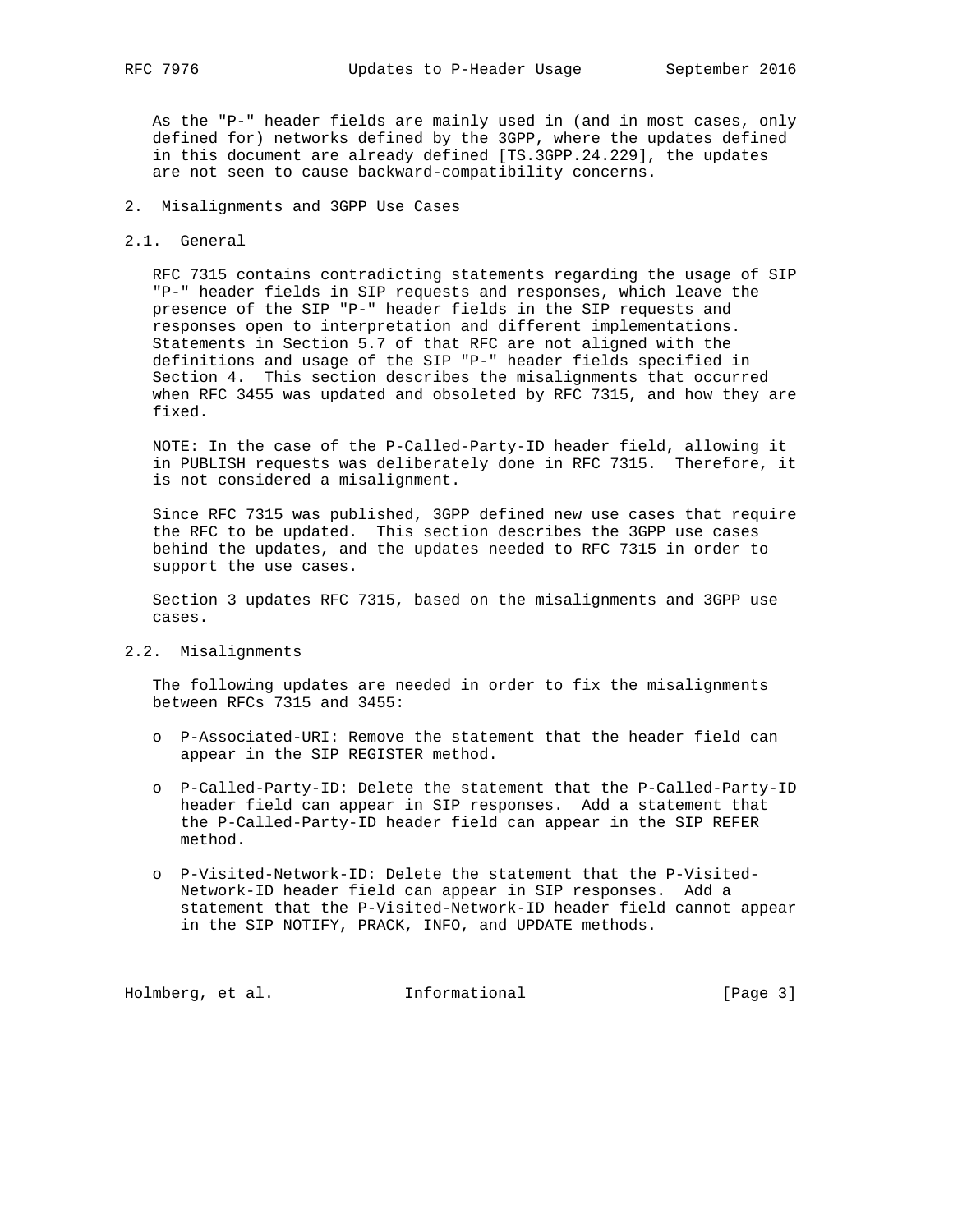- o P-Access-Network-Info: Add a statement that the P-Access-Network- Info header field can appear in SIP responses.
- o P-Charging-Vector: Add a statement that the P-Charging-Vector header field can appear in SIP responses. Add a statement that the P-Charging-Vector header field cannot appear in the SIP ACK method.
- o P-Charging-Function-Addresses: Add a statement that the P-Charging-Function-Addresses header field can appear in SIP responses.
- 2.3. 3GPP Use Cases
- 2.3.1. General

 The following updates are needed in order to implement the 3GPP use cases:

- o P-Access-Network-Info: Add statement that the P-Access-Network- Info header field can appear in the SIP ACK method when triggered by a SIP 2xx response.
- o P-Charging-Vector: Add statement that the P-Charging-Vector header field can appear in the SIP ACK method when triggered by a SIP 2xx response.

 This following sections describe, for individual "P-" header fields, the 3GPP use cases that are the basis for the updates. The use cases are based on the procedures defined in [TS.3GPP.24.229].

2.3.2. P-Access-Network-Info

 The P-Access-Network-Info header field may contain the Network Provided Location Information (NPLI). The NPLI is described in [TS.3GPP.23.228].

 A proxy in possession of appropriate information about the access technology might insert a P-Access-Network-Info header field with its own values. Such values are identified by the string "network provided" defined in RFC 7315. Based on operator policy and/or roaming agreement, the local time of the visited network may be included.

 The Call Data Records (CDRs) generated within the IP Multimedia Subsystem (IMS) have to contain the NPLI in order to guarantee correct billing. When an IMS session is modified, the NPLI also needs to be stored as the location of the user at the time when the

Holmberg, et al. 1nformational [Page 4]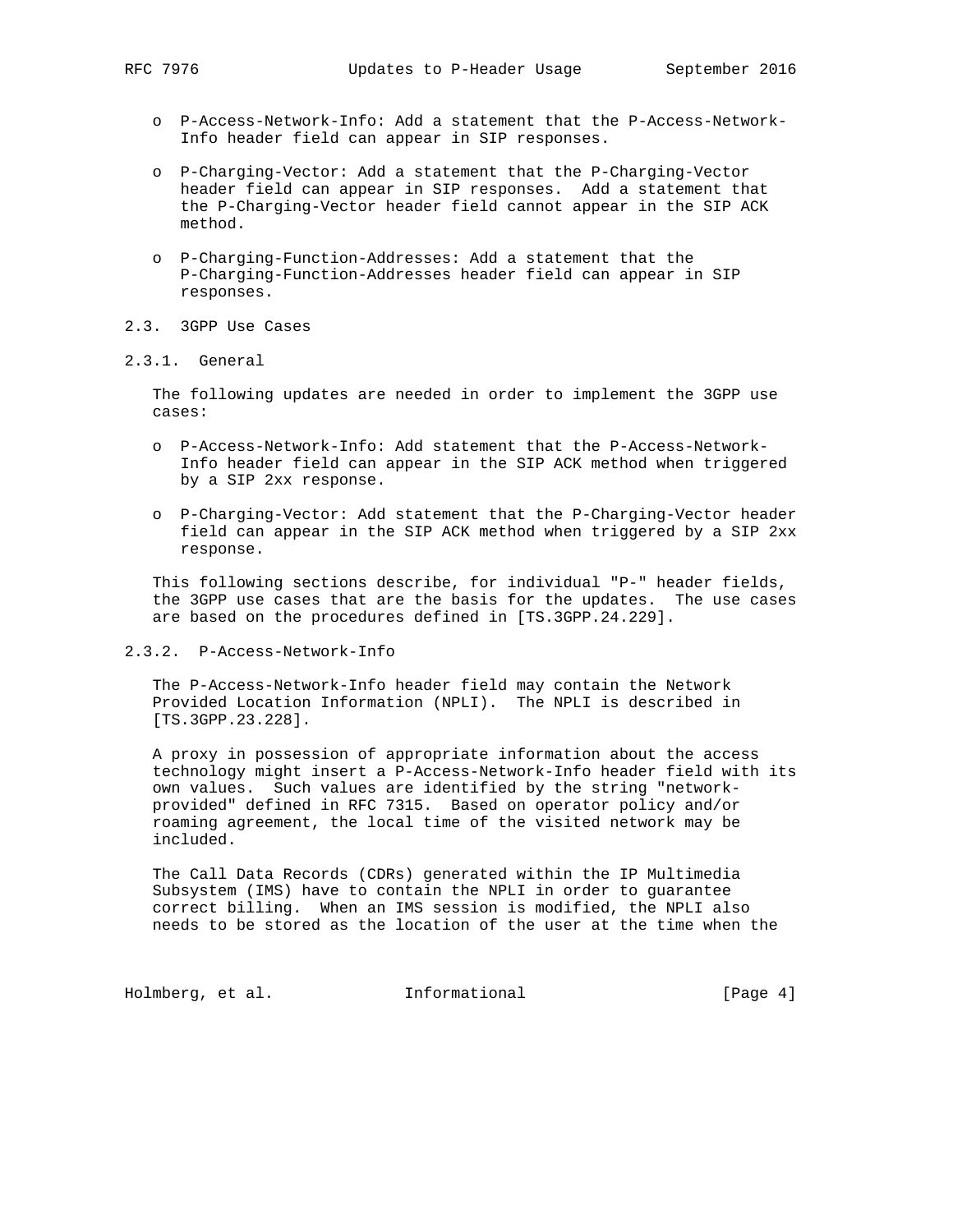session is modified may generate a charging event. In case of a session modification event at IMS, the NPLI needs to be provided:

- o when the bearer establishment is triggered, or
- o at session release when the bearer deactivation is triggered, or
- o when the bearer modification is triggered, e.g., a QoS modification for the use of a newly negotiated codec.

 In some scenarios, the bearer modification may be triggered by the proxy upon reception of a Session Description Protocol (SDP) answer within SIP 2xx response to the SIP INVITE request. In such case, the NPLI needs to be provided within the SIP ACK request. However, RFC 7315 does not allow the usage of the P-Access-Network-Info header field in SIP ACK request.

 Upon reception of the SDP answer within SIP 2xx response on the SIP INVITE request, a proxy may initiate procedures to obtain the NPLI and may include the P-Access-Network-Info header field with the NPLI in the SIP ACK request.

 The P-Access-Network-Info header field shall not be included in SIP ACK requests triggered by non-2xx responses.

## 2.3.3. P-Charging-Vector

 RFC 7315 defines an Inter Operator Identifier (IOI) to enable different operators involved in a SIP dialog or a transaction outside a dialog to identify each other by exchanging operator identification information within the P-Charging-Vector header field.

 In the interconnection scenarios in multi-operator environments, where one or more transit operators are between the originating and terminating operator, the identities of the involved transit operators are represented by a transit-ioi parameter of the P-Charging-Vector header field.

 Transit operators can be selected independently for each SIP method and direction of request. A transit network will only have knowledge of an individual SIP request, and transit network selection will be an independent decision for each request and could be made based on load, cost, percentage, time of day, and other factors. For this reason, it is necessary that the P-Charging-Vector header field, which carries the transit IOI information, is included in each SIP request and response. However, RFC 7315 does not allow the usage of the P-Charging-Vector header field in the SIP ACK request.

Holmberg, et al. 1nformational 1999 [Page 5]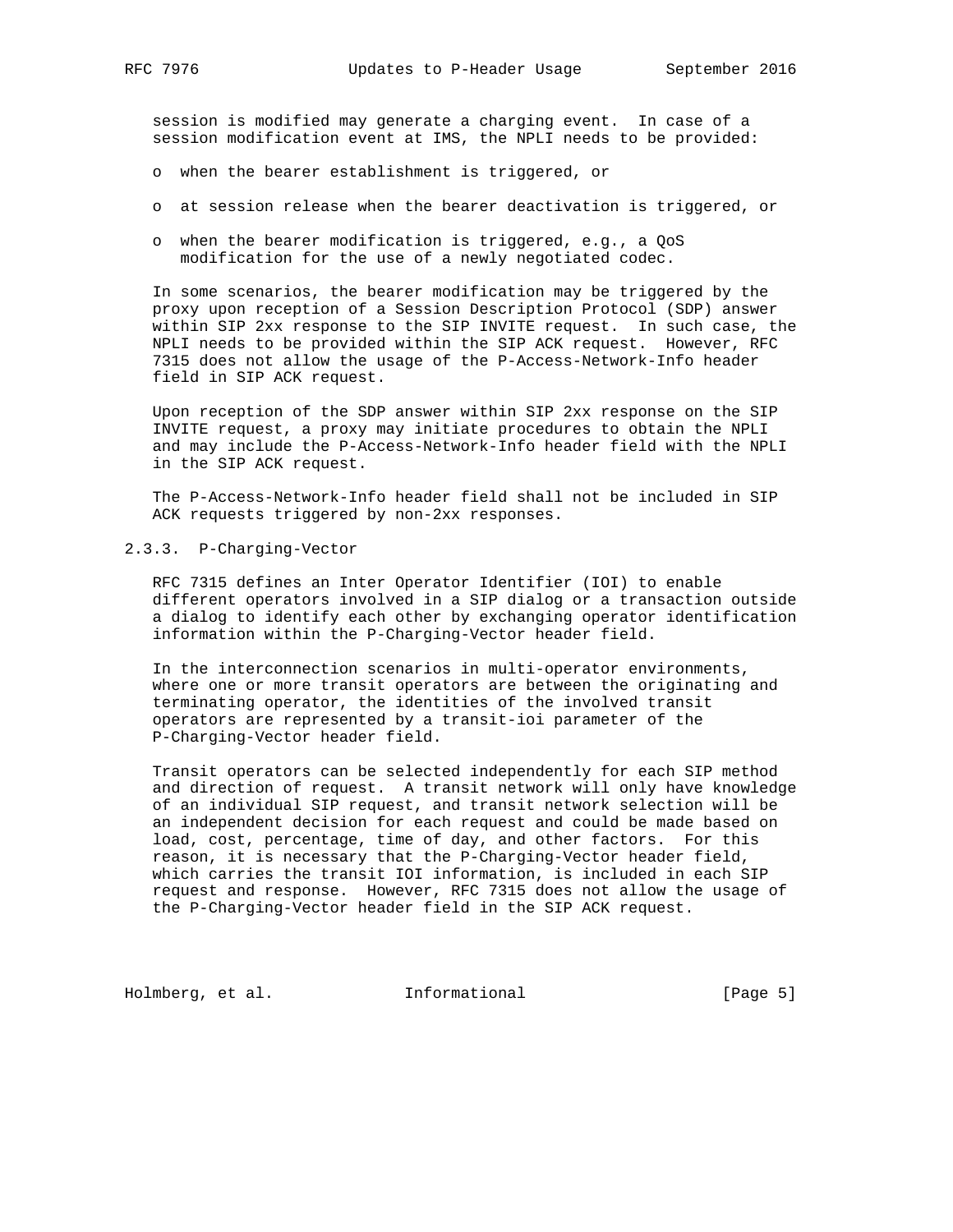A SIP proxy that supports this extension and receives the SIP ACK request may include a P-Charging-Vector header field in the SIP ACK request.

 The P-Charging-Vector header field shall not be included in SIP ACK requests triggered by SIP non-2xx responses.

3. Updates to RFC 7315

 This section implements the update to Section 5.7 of RFC 7315, in order to implement the misalignment fixes and the 3GPP requirements described in Section 2.

Old text:

 The P-Associated-URI header field can appear in SIP REGISTER method and 2xx resonses [sic]. The P-Called-Party-ID header field can appear in SIP INVITE, OPTIONS, PUBLISH, SUBSCRIBE, and MESSAGE methods and all responses. The P-Visited-Network-ID header field can appear in all SIP methods except ACK, BYE, and CANCEL and all responses. The P-Access-Network-Info header field can appear in all SIP methods except ACK and CANCEL. The P-Charging-Vector header field can appear in all SIP methods except CANCEL. The P-Charging-Function-Addresses header field can appear in all SIP methods except ACK and CANCEL.

New text:

 The P-Associated-URI header field can appear in SIP REGISTER 2xx responses. The P-Called-Party-ID header field can appear in the SIP INVITE, OPTIONS, PUBLISH, REFER, SUBSCRIBE, and MESSAGE methods. The P-Visited-Network-ID header field can appear in all SIP methods except ACK, BYE, CANCEL, NOTIFY, PRACK, INFO, and UPDATE. The P-Access-Network-Info header field can appear in all SIP methods and non-100 responses, except in CANCEL methods, CANCEL responses, and ACK methods triggered by non-2xx responses. The P-Charging-Vector header field can appear in all SIP methods and non-100 responses, except in CANCEL methods, CANCEL responses, and ACK methods triggered by non-2xx responses. The P-Charging-Function-Addresses header field can appear in all SIP methods and non-100 responses, except in CANCEL methods, CANCEL responses, and ACK methods.

Holmberg, et al. 1nformational 1999 [Page 6]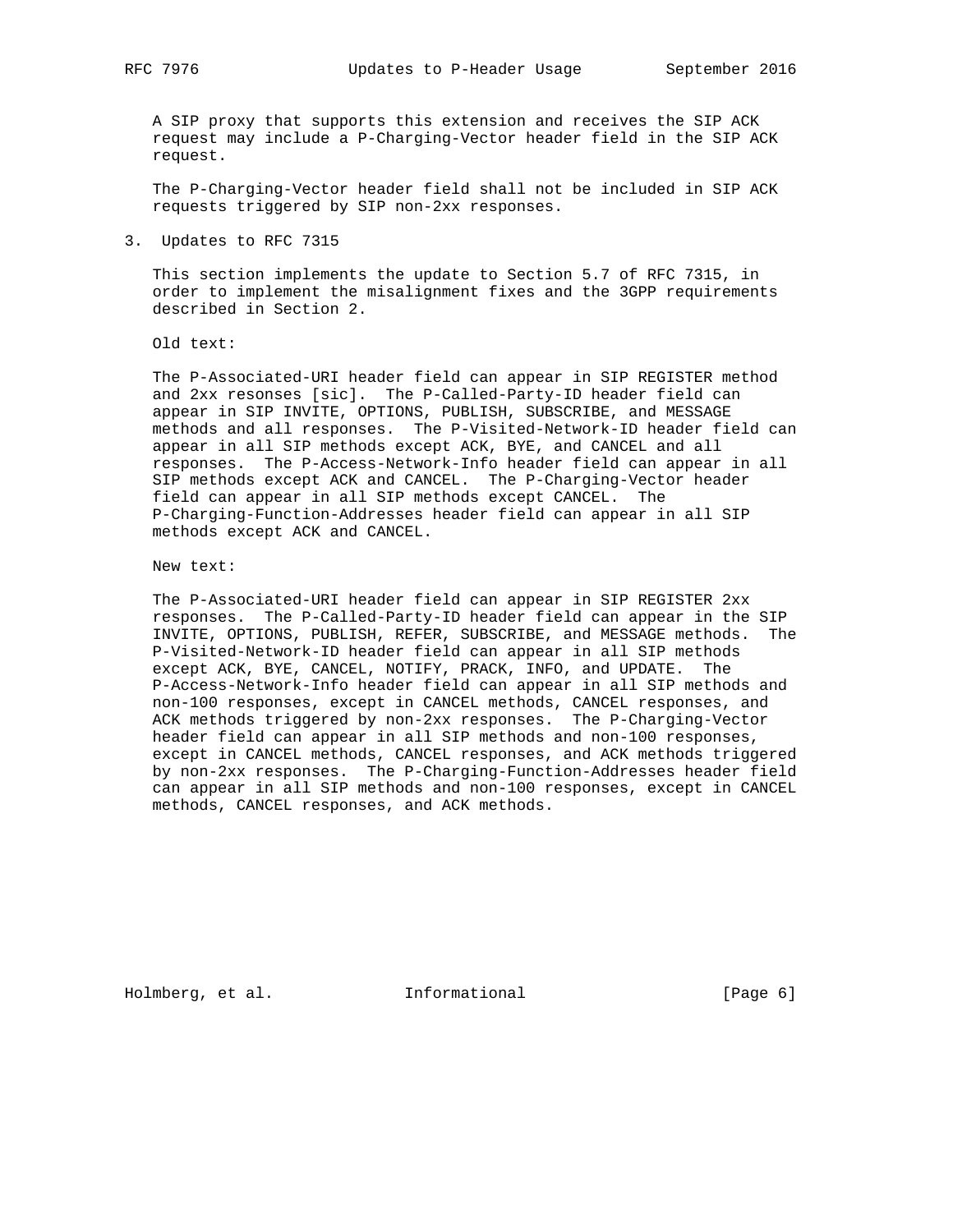#### 4. Security Considerations

 The security considerations for these "P-" header fields are defined in [RFC7315]. This specification allows some header fields to be present in messages where they were previously not allowed, and the security considerations and assumptions described in [RFC7315] (e.g., regarding only sending information to trusted entities) also apply to those messages. In addition, this specification also disallows some header fields to be present in messages where they were previously allowed. That does not cause any security issues, but implementors need to be aware that implementations may not have been updated according to this document, and take proper actions if a header field occurs, or does not occur, in a message where it should occur (or occurs in a message where it should not occur). This document adds the ability to include P-Access-Network-Info in ACK requests. As documented in [RFC7315], P-Access-Network-Info may include privacy sensitive information, including the user's location. The security and privacy considerations for P-Access-Network-Info in ACK requests are similar to those for the other SIP requests discussed in [RFC7315].

- 5. References
- 5.1. Normative References
	- [RFC3261] Rosenberg, J., Schulzrinne, H., Camarillo, G., Johnston, A., Peterson, J., Sparks, R., Handley, M., and E. Schooler, "SIP: Session Initiation Protocol", RFC 3261, DOI 10.17487/RFC3261, June 2002, <http://www.rfc-editor.org/info/rfc3261>.
	- [RFC7315] Jesske, R., Drage, K., and C. Holmberg, "Private Header (P-Header) Extensions to the Session Initiation Protocol (SIP) for the 3GPP", RFC 7315, DOI 10.17487/RFC7315, July 2014, <http://www.rfc-editor.org/info/rfc7315>.
	- [TS.3GPP.23.228]

 3GPP, "IP multimedia call control protocol based on Session Initiation Protocol (SIP) and Session Description Protocol (SDP); Stage 3", 3GPP TS 23.228 13.6.0, June 2016, <http://www.3gpp.org/ftp/Specs/html-info/23228.htm>.

 [TS.3GPP.24.229] 3GPP, "IP Multimedia Subsystem (IMS); Stage 2", 3GPP TS 24.229 13.6.0, June 2016, <http://www.3gpp.org/ftp/Specs/html-info/24229.htm>.

Holmberg, et al. 1nformational 1999 [Page 7]